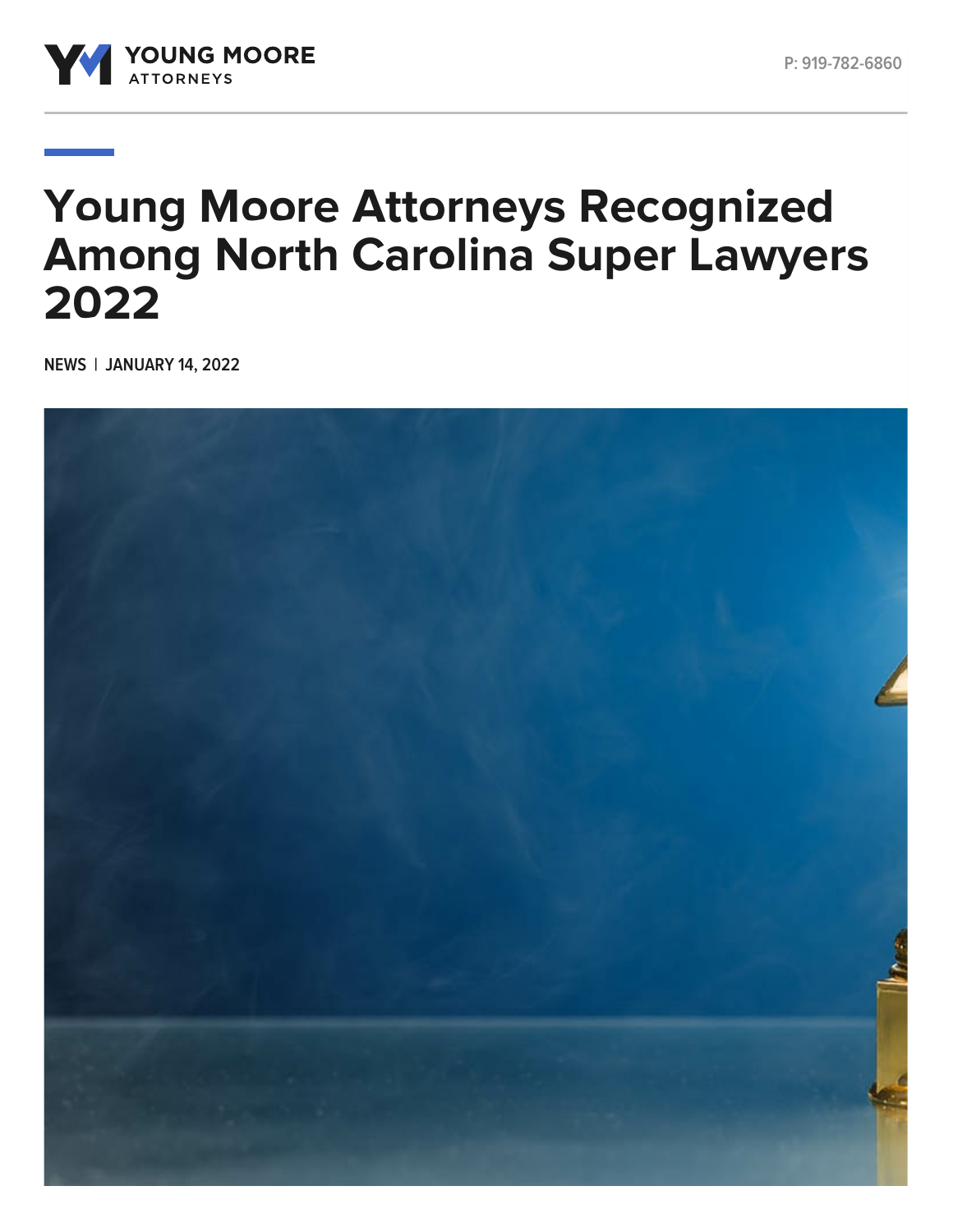Nine Young Moore attorneys have been selected to the 2022 North Carolina Super Lawyers® list.

Lawyers selected for inclusion are:

- [Walter](https://www.youngmoorelaw.com/people/attorneys/walter-e-brock-jr/) E. Brock, Jr. Insurance Coverage
- Angela Farag [Craddock](https://www.youngmoorelaw.com/people/attorneys/angela-farag-craddock/) Workers' Compensation
- Robert C. [deRosset](https://www.youngmoorelaw.com/people/attorneys/robert-c-derosset/) Construction Litigation
- [David](https://www.youngmoorelaw.com/people/attorneys/david-m-duke/) M. Duke Civil Litigation: Defense
- Reed N. [Fountain](https://www.youngmoorelaw.com/people/attorneys/reed-n-fountain/) Administrative Law
- [Matthew](https://www.youngmoorelaw.com/people/attorneys/matthew-j-gray/) J. Gray Insurance Coverage